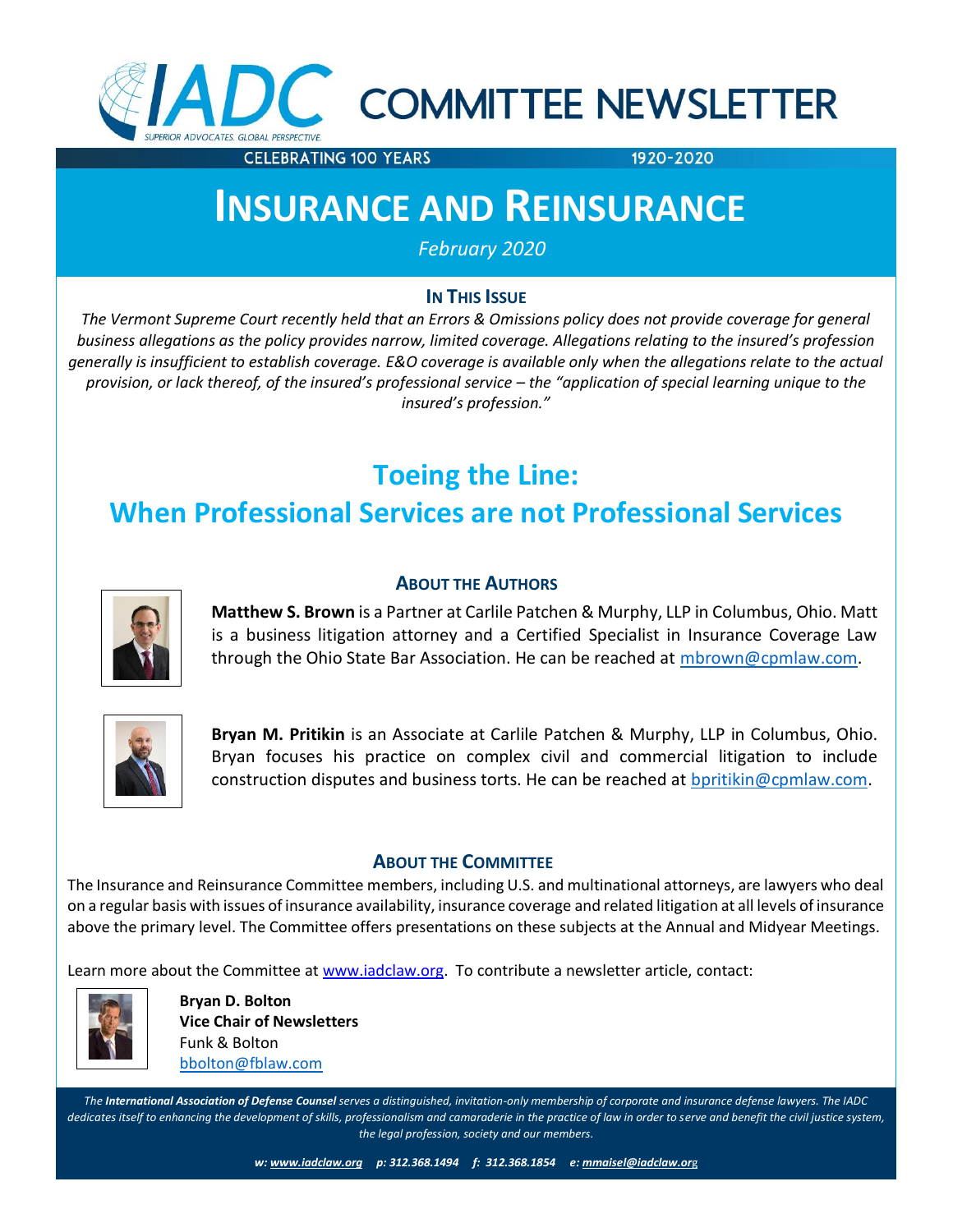

In a decision echoing holdings from other states, Vermont recently declared insurers shoulder no duty to defend under an Errors and Omissions (E&O) liability policy where the conduct alleged does not arise from actions undertaken in the course of rendering professional services. *Integrated Techs. v. Crum & Forster Specialty Ins., Co.,*  2019 VT 53, 2019 Vt. LEXIS 105, 217 A. 3d 528. Maintaining the difference between E&O policies and general business liability policies, Vermont's Supreme Court drew a distinction between actions taken in the rendering of, or failure to render, professional services to a client, and general business decisions finding the latter do not fall under the provision of "professional services," as outlined in the E&O policy.

Integrated Technologies, Inc. ("ITI"), an engineering and project management firm, contracted with a subcontractor ("Goad") to provide metal plating and finishing systems modernization work. By repeatedly undermining Goad to the general contractor through false statements such as Goad's work was not to industry standard and did not reflect the best practices of the industry, ITI convinced the general contractor to substitute it for Goad and allow ITI to complete the work.

Goad sued ITI for Breach of Contract of a Teaming Agreement, Breach of Contract of a Commission Agreement, Tortious Interference with Business Expectancy, and Injurious Falsehoods. ITI presented Goad's claim to its insurer, Crum & Forster Specialty Ins., Co. ("Crum"), who denied coverage.

Crum contended the allegations in Goad's Complaint arose from claims of misrepresentations and falsehoods not arising from ITI's "professional services," but even if they did, the policy's language excluded coverage for claims based on "criminal, fraudulent, or dishonest acts."

The trial court granted Crum summary judgment concluding there was no duty to defend because the acts Goad complained of were (1) not "inherent" to the insured's profession, nor (2) directly linked to the insured's performance of professional services. The policy defined "professional services" to mean "those functions… that are related to your practice as a consultant, engineer, architect, surveyor, laboratory or construction manager."

In upholding the trial court's decision, the Vermont Supreme Court rejected ITI's argument that the phrase "related to," as used in the policy's definition of "professional services" means only "connected to" or "associated with." *Integrated Techs.,* 2019 VT 53, ¶26**.**  Conversely, the Court found "professional services" unavoidably includes "an application of special learning unique to the insured's profession." *Id.* In other words, ITI did not commit the complained of wrongful acts through application of such special learning; rather, they are the product of ordinary business-decision making and too far removed from the focus of providing consulting and project management services to find the breach was "an act, error or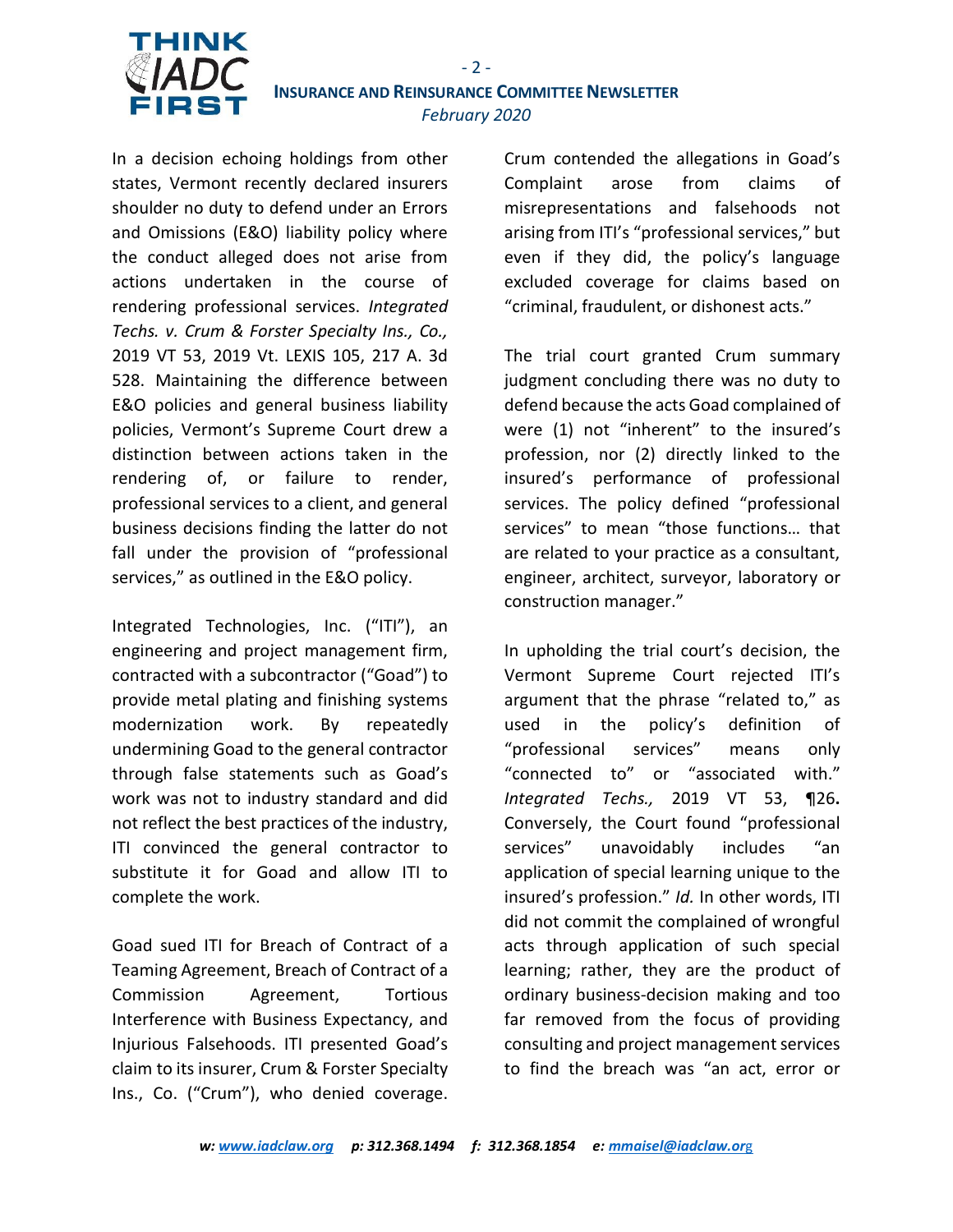

omission in the rendering or failure to render 'professional services' by any insured."

THINK

It is well settled that insurers have a duty to defend their insureds when claims are the type covered by the policy. The *Integrated Techs* case turned on comparing the policy's language against the language contained in the Complaint, as most such disputes do, but the Court was careful to state that it is the industry in question that will drive definition of what constitutes a "professional service":

[N]o matter the occupation of the insured, the terms of the policies are quite similar, requiring that an act or omission arise out of the provision of 'professional services' in the context of the particular occupation of the insured. Accordingly, while certain general principles can be gleaned which apply to all such policies, the determination of what constitutes a 'professional service' is unique to each insured profession.

*Integrated Techs,* 2019 VT 53, ¶3.

Goad did not contend ITI's breach was based on ITI committing an act, error, or omission in providing, or failing to provide, professional services; the touchstone of an E&O policy. ITI was rendering project management services to the general contractor while acting as Goad's business associate and such is markedly different than ITI rendering professional services to Goad directly. Indeed, although it may require professional skill to "undermine and replace an intermediate contractor on a

large-scale project, it was not inherent in a subcontractor's profession to do so." *Integrated Techs,* 2019 VT 53, ¶11. ITI's actions were not unique to its industry; rather, they were ordinary business decisions capable of being made in any ordinary business setting. Goad's claims were not based on malpractice but generalized business torts.

E&O policies provide specialized, limited coverage. *See Erie Ins. Grp. V. All. Envtl., Inc.*, 921 F. Supp, 537, 541 (S.D. Ind. 1996) (there is a noteworthy difference between "'an errors and omissions' policy or a professional malpractice policy' and a 'general business liability policy that expressly excludes coverage for liability for 'damages due to . . . any service of a professional nature'"). E&O policies only cover risks inherently arising out of the rendering of professional services. Expanding the policy to cover allegations such as those Goad brought against ITI stretches the concept of an E&O policy beyond its logical and intrinsic bounds.

The takeaway from *Integrated Techs* is that breaches of business agreements that do not entail the provision of professional services thereby necessitating the application of the special learning unique to the insured's profession do not evoke a duty to defend under E&O policies. Vermont joins several other states in toeing that line and keeping E&O policies sufficiently focused and naturally limited by requiring there be causal connection between the claim made against the insured and the insured's delivery of professional services.